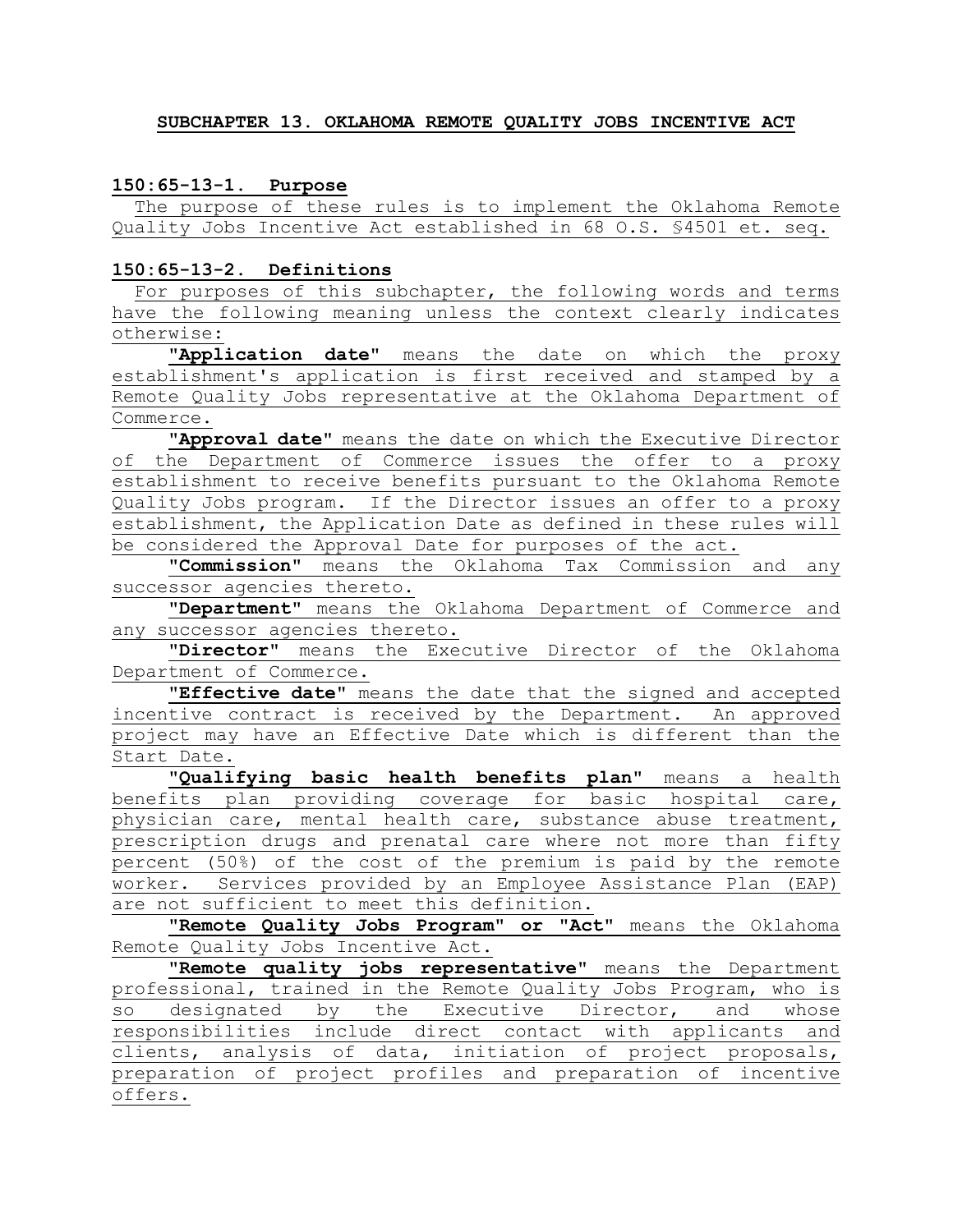**"Remote worker"** means as defined in 68 O.S. §4503. The twelve (12) month period referred to in the statutory definition refers to the twelve (12) month period immediately preceding the application date for participation in the program.

**"Start date"** means the date on which a proxy establishment may begin accruing benefits for the creation of new direct jobs. This date is set by agreement and is not more than twenty-four (24) months from the Application Date.

# **150:65-13-3. Eligible entities**

(a) A proxy establishment may receive quarterly payments for a ten-quarter period if they facilitate the attraction of remote workers to the State of Oklahoma.

(b) A proxy establishment may be deemed to "facilitate the attraction of remote workers to the State of Oklahoma" only if they participate in all of the following activities:

(1) Engage in marketing designed to attract qualifying remote workers to relocate to a location within the State of Oklahoma;

(2) Facilitate visits and tours, either virtually or in person, for prospective qualifying remote workers to become familiar with the benefits of relocating to the State of Oklahoma; and

(3) Provide a monetary incentive to a qualifying remote worker or his/her assignee to relocate to a location within the State of Oklahoma payable in full or in part upon and/or within a year of their relocation to Oklahoma.

(c) A proxy establishment will not be permitted to claim a Remote Worker whose employer is participating in any of the programs set forth in Section 4507 of Title 68 of the Oklahoma Statutes.

# **150:65-13-4. Application**

(a) An eligible proxy establishment may obtain an application for acceptance into the Remote Quality Jobs program from the Department. Upon completion of all information submitted as part of the application, the Director will determine whether an applicant is qualified to receive incentive payments under the  $\frac{\text{Program.}}{\text{(b)} \quad \text{To}}$ 

To apply, a qualified proxy establishment may submit an application for participation in the Remote Quality Jobs program to the Department.

(c) As part of the Application, the proxy establishment is responsible for supplying all of the following information:

(1) The proposed Start Date of the contract.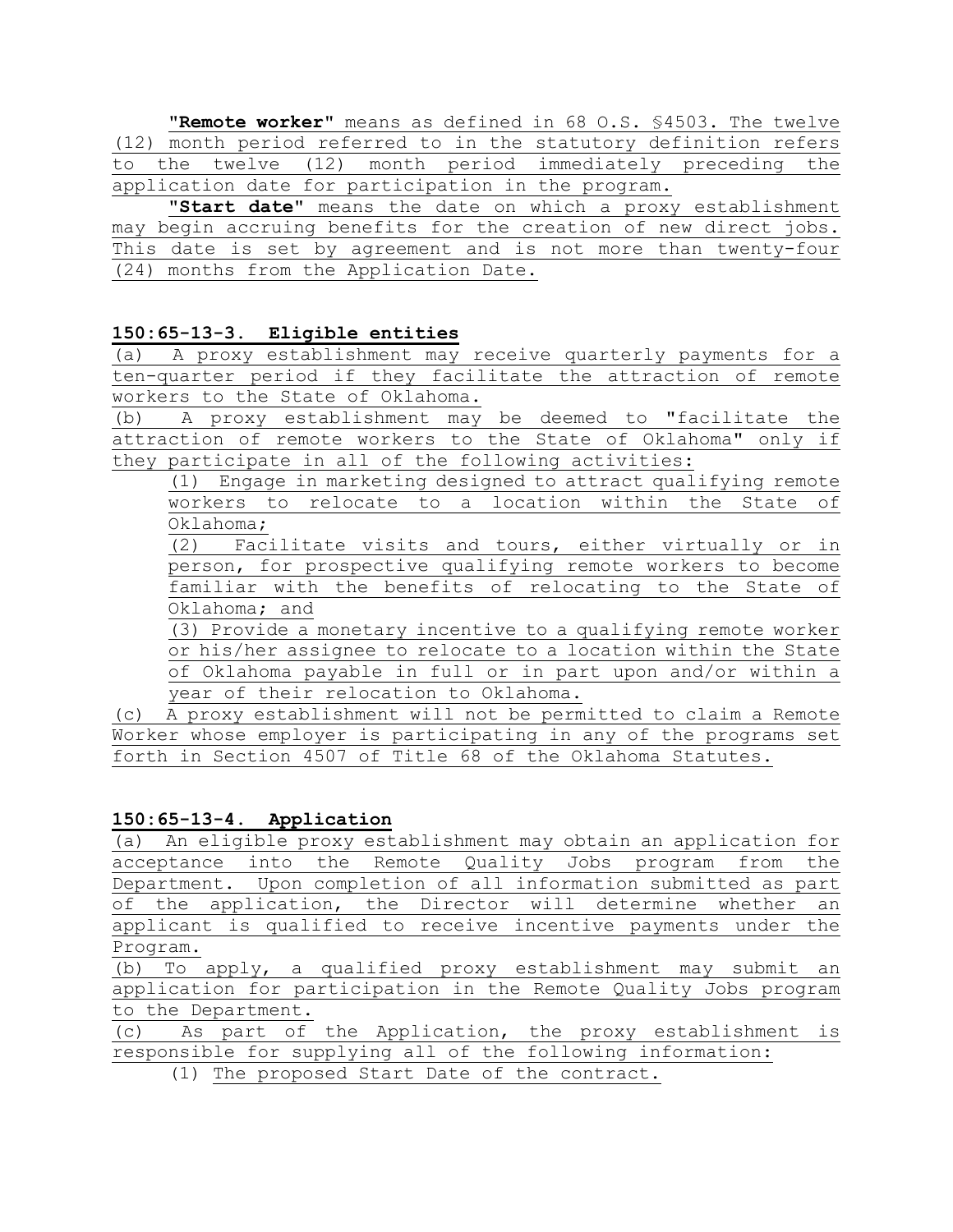(2) The number of new direct jobs to be included as part of the contract.

(3) The yearly average salary of the Remote Workers hired in the new direct jobs.

(4) An insurance summary document indicating proof of a Qualifying Basic Health Benefits Plan for each Remote Worker to be covered by the contract.

(5) The name of each Remote Worker to be included in the contract.

(6) The name of the current employer of each Remote Worker to be covered by the contract.

(7) The amount of the direct monetary incentive to be paid out by the proxy establishment to each Remote Worker the proxy establishment intends to claim under the contract.

(8) Any other information or documentation deemed relevant by the Department to ensure the project meets statutory criteria.

(d) A proxy establishment may submit the information set forth above at any time between the Application Date until sixty (60) days prior to the Start Date of the contract.

(e) A proxy establishment that is receiving incentive payments pursuant to the Remote Quality Jobs Program cannot apply for additional incentive payments for any new projects unless and until either:

(1) the establishment's actual verified annual gross payroll for new direct jobs under the establishments existing contracts has met the statutory criteria as set out in Section 4504 of Title 68 of the Oklahoma Statutes for one (1) calendar quarter or

(2) The annual projected payroll for each of the proxy establishment's existing contracts under the act exceeds the mandatory annual gross payroll set forth in 68 O.S. §4504(B) and no less than nine (9) months have passed since the Application Date for the proxy establishment's most recent existing contract.

### **150:65-13-5. Cost/benefit analysis; limitation of benefit**

In conducting the cost/benefit analysis to determine the net benefit rate, the Department will consider the following factors: (1) The estimated direct state benefits including, but not limited to, the anticipated level of new tax revenues to the state.

(2) The estimated direct state costs including, but not limited to, the added cost to the state of providing services. (3) The payments to be made by the proxy establishment to Remote Workers covered by the contract within a year of relocation to Oklahoma.